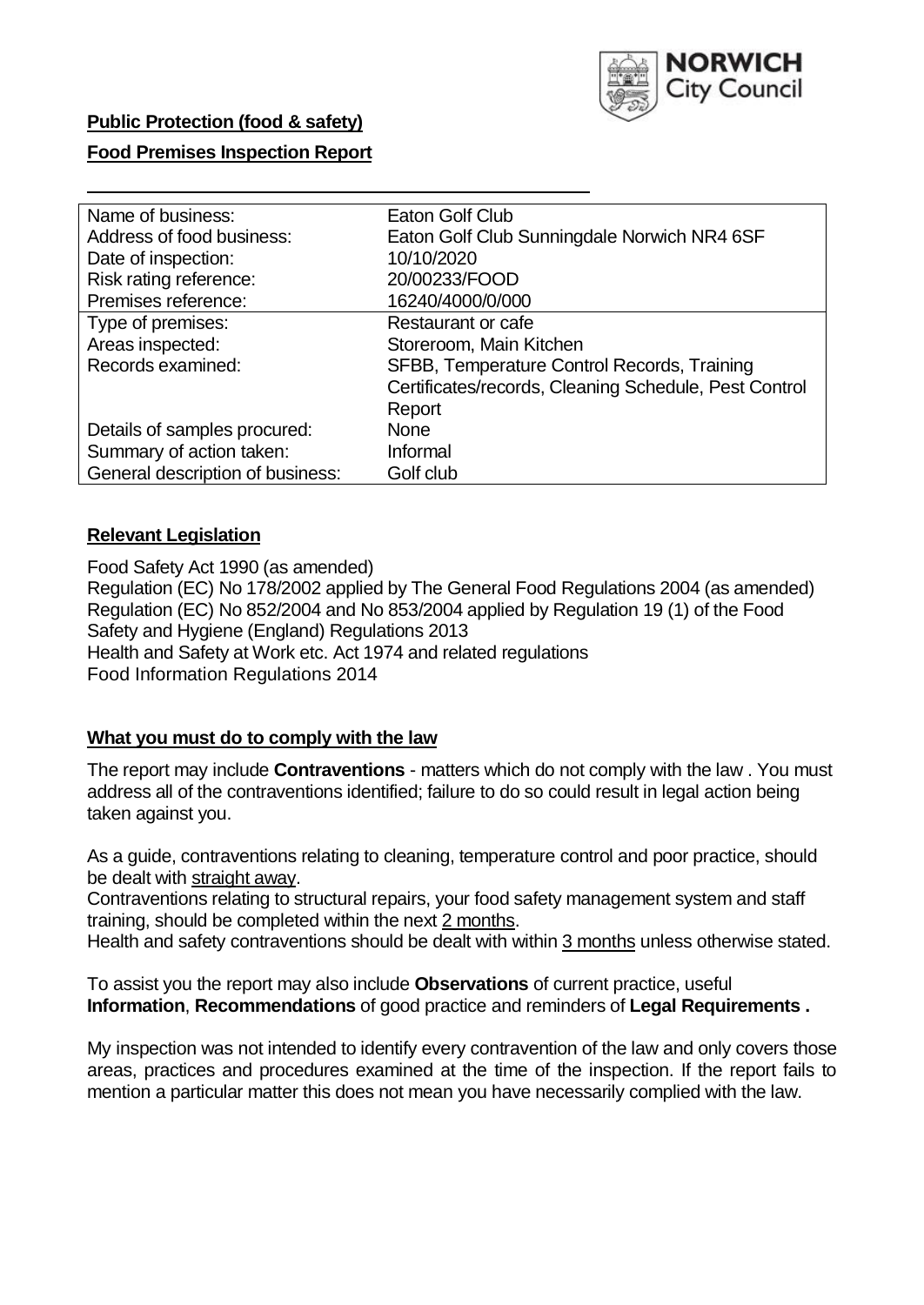# **FOOD SAFETY**

### **How we calculate your Food Hygiene Rating:**

 The food safety section has been divided into the three areas which you are scored against for the hygiene rating: 1. food hygiene and safety procedures, 2. structural requirements and 3. confidence in management/control procedures. Each section begins with a summary of what was observed and the score you have been given. Details of how these scores combine to produce your overall food hygiene rating are shown in the table.

| <b>Compliance Area</b>                     |          |    |           | <b>You Score</b> |                |    |                 |    |          |  |  |
|--------------------------------------------|----------|----|-----------|------------------|----------------|----|-----------------|----|----------|--|--|
| Food Hygiene and Safety                    |          |    |           | $\overline{0}$   | 5              | 10 | $\overline{15}$ | 20 | 25       |  |  |
| <b>Structure and Cleaning</b>              |          |    |           | $\Omega$         | 5              | 10 | 15              | 20 | 25       |  |  |
| Confidence in management & control systems |          |    | $\Omega$  | 5                | 10             | 15 | 20              | 30 |          |  |  |
|                                            |          |    |           |                  |                |    |                 |    |          |  |  |
| <b>Your Total score</b>                    | $0 - 15$ | 20 | $25 - 30$ |                  | $35 - 40$      |    | $45 - 50$       |    | > 50     |  |  |
| <b>Your Worst score</b>                    | 5        | 10 | 10        |                  | 15             |    | 20              |    |          |  |  |
|                                            |          |    |           |                  |                |    |                 |    |          |  |  |
| <b>Your Rating is</b>                      | 5        |    |           | 3                | $\overline{2}$ |    |                 |    | $\Omega$ |  |  |

Your Food Hygiene Rating is 4 - a good standard



# **1. Food Hygiene and Safety**

 with legal requirements. You have safe food handling practices and procedures and all the necessary control measures to prevent cross-contamination are in place. Some minor Food hygiene standards are high. You demonstrated a very good standard of compliance contraventions require your attention. **(Score 5)** 

### Contamination risks

 with bacteria or allergens or its physical contamination with dirt, foreign objects or **Contravention** The following exposed food to the general risk of cross-contamination chemicals:

- raw foods i.e eggs and sausages were being stored above ready-to-eat foods i.e milk and cooked bacon in fridge numbered 2
- cutting board used for allergens was in direct contact with the cutting board used for raw fish. Fish is an allergen

**Legal Requirement** At all stages of production, processing and distribution, food must be protected from any contamination likely to render it unfit for human consumption,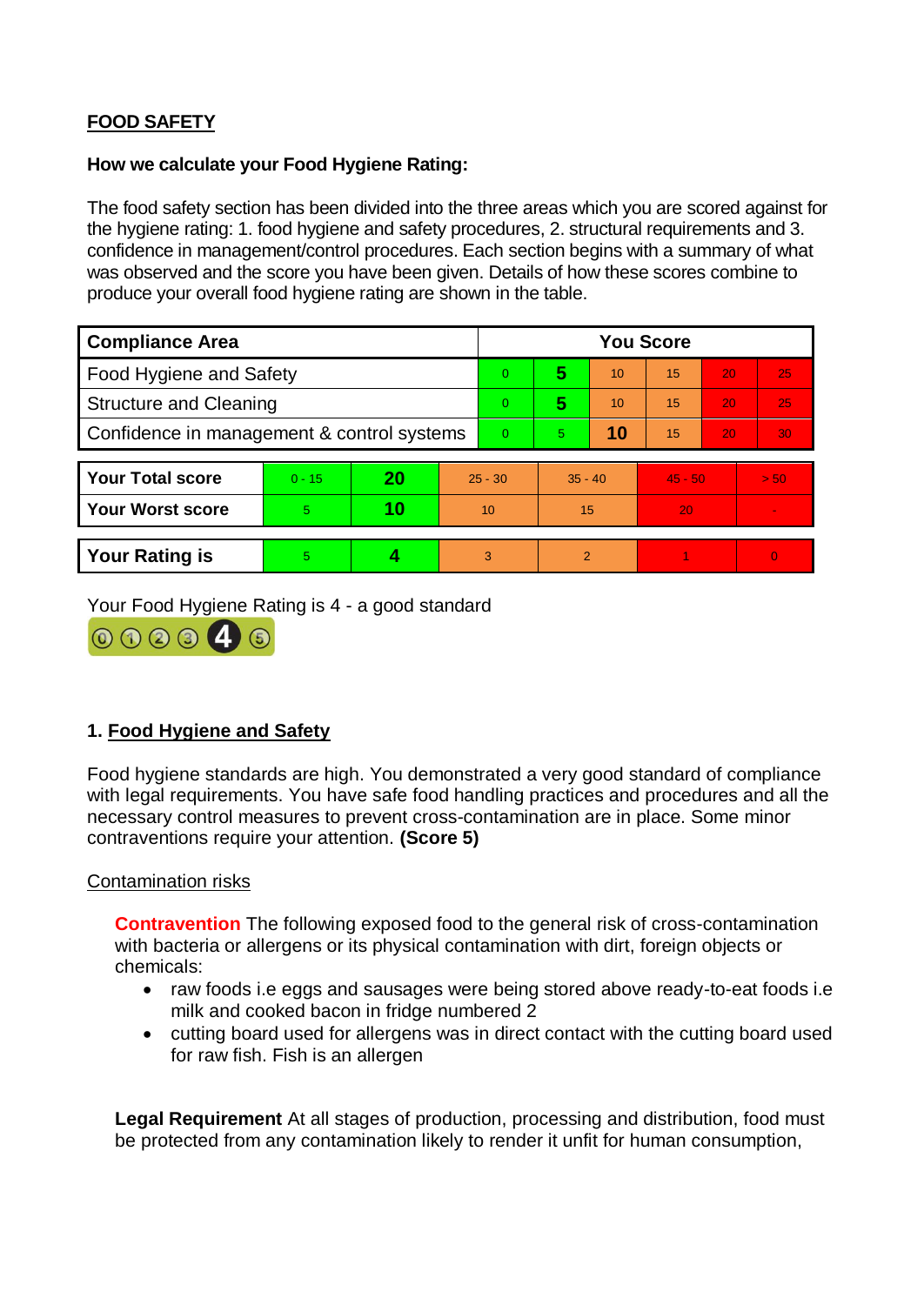injurious to health or contaminated in such a way that it would be unreasonable to expect it to be consumed in that state.

**Guidance** The FSA (visit <www.food.gov.uk> for more information) has issued guidance on controlling E.coli 0157 through:

- \* the complete separation of raw and ready-to-eat food
- \* the correct use of wash-hand basins and thorough hand-washing

\* having dedicated equipment (including complex equipment) for raw and ready-to-eat foods

- \* through 2-stage cleaning and the correct use of sanitiser
- \* and by controlling the risks posed by soily vegetables.

 a work top where preparation of raw foods is under taken as this could lead to **Guidance** Equipment, utensils, dishes and wrapping materials used for RTE foods are not to be stored in open storage (i.e. a storage area that cannot be closed) underneath cross-contamination.

#### Hand-washing

**Observation** I was pleased to see hand-washing was well managed.

#### Personal Hygiene

 **Contravention** The following are examples of poor personal hygiene or where it was made difficult for food handlers to maintain sufficiently high standards of personal cleanliness:

protective clothing was insufficient to cover everyday clothes

### Unfit food

 because it did not conform to food safety requirements; as its 'use by' date could not **Contravention** The following food was unfit (and was destroyed in my presence) be determined

 was the date it had been put in the freezer, the food handler was unaware of the cooked ham stored in the fridge had a date on it 17/9. I was informed that this date it had been taken out of the freezer or the date it should be used by

 such items and should ensure you have checks in place to remove these from use. **Information** High risk items bear a use by date. You must not sell, use or intend to sell

 you apply labels which give a date that is 2 days after the day of production e.g. if food **Recommendation** You should have a system to identify when open or prepared foods need to be used by or discarded, to ensure the food is fit for consumption. I recommend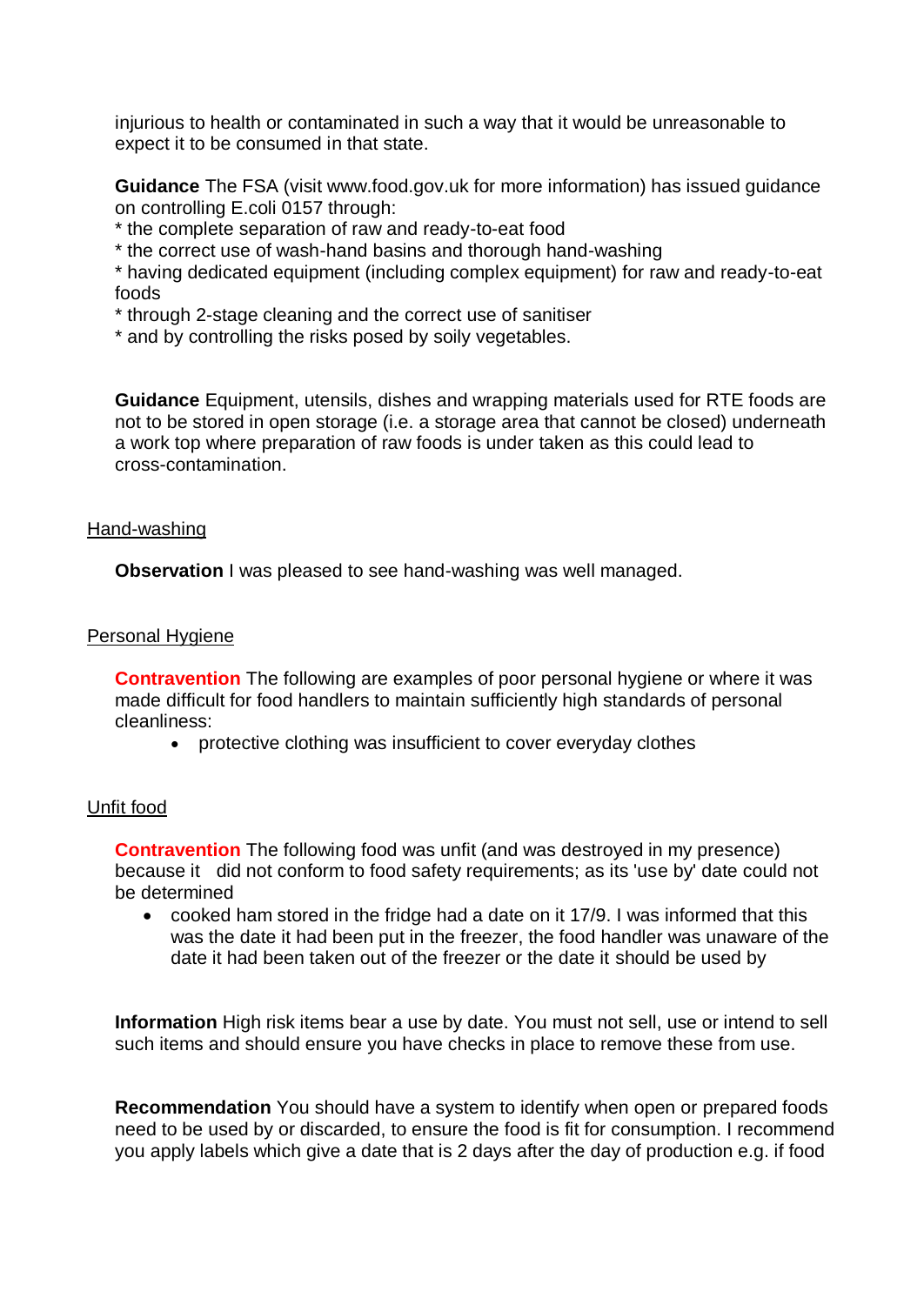is opened on Monday it should be used by the end of Wednesday (an exception is rice which should not be kept longer than 24 hours)

## Poor Practices

 continue may cause food to become contaminated or lead to its deterioration:: **Contravention** The following matters represented poor practice and if allowed to

- No labels on foods of when prepared i.e tuna and chicken mayonnaise
- No dates of when opened on sauces and pickles in the fridge numbered 2
- Food i.e scones were being covered with tea towels, fibers from tea towels could fall onto the food causing contamination
- There was no 'best before' date on open packet of almonds in the storeroom. When decanting food into containers always keep the best before date with the food

# **2. Structure and Cleaning**

The structure facilities and standard of cleaning and maintenance are all of a good standard and only minor repairs and/or improvements are required. Pest control and waste disposal provisions are adequate. The minor contraventions require your attention. **(Score 5)** 

### Cleaning of Structure

**Contravention** The following items were dirty and require more frequent and thorough cleaning:

- Flooring behind and under equipment
- Vent and door to boiler room
- Bottom to rear door

### Cleaning of Equipment and Food Contact Surfaces

**Contravention** The following items are dirty and must be cleaned:

- Screws to back of wash hand basin
- Side to fridge door numbered 2
- Lids to cling film and foil dispensers
- Seals to Siemens fridge

 **Recommendation** Your cleaning schedule is there to remind you to clean before an item becomes dirty. If an item is dirty when you go to clean it, increase the frequency of cleaning.

Cleaning Chemicals / Materials / Equipment and Methods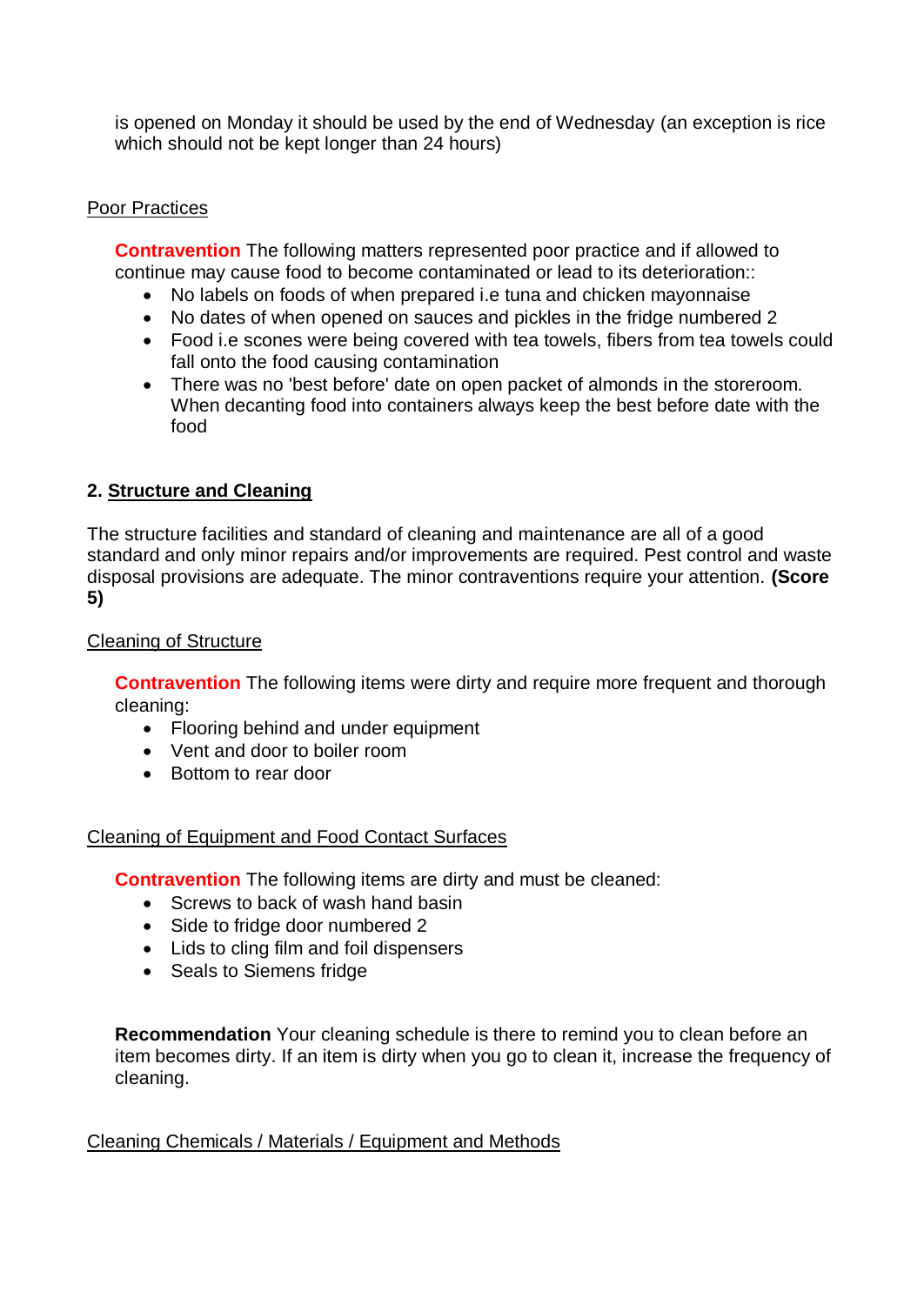**Observation** I was pleased to see that your cleaning materials, methods and equipment were able to minimise the spread of harmful bacteria between surfaces.

**Information** Food handler was unaware of the 30 seconds contact time of the sanitiser **Information** Different types of sanitiser require different CONTACT TIMES in order to be effective. Ensure that you know what the contact time is and that all your staff are trained to use the sanitiser effectively

### **Maintenance**

**Contravention** The following had not been suitably maintained and must be repaired or replaced:

- Bare wooden shelves to storeroom these need to be painted to leave a smooth impervious surface that can be easily cleaned
- Side to chest freezer was split and held together with tape
- Bottom to wall in rear corridor leading to storeroom
- Chipped paint to drain pipe
- Ceiling to cellar
- Gap to fly curtain at rear door

### Facilities and Structural provision

**Observation** I was pleased to see the premises had been well maintained and that adequate facilities had been provided.

### Pest Control

**Observation** You have a pest control contract in place and there is no evidence of pest activity on the premises.

### **3. Confidence in Management**

 There are generally satisfactory food safety controls in place although there is evidence of some non-compliance with the law. The contraventions require your attention; although not critical to food safety they may become so if not addressed. **(Score 10)** 

#### Type of Food Safety Management System Required

**Observation** Your SFBB/food safety management system was in place and working well. I was confident you had effective control over hazards to food.

Food Hazard Identification and Control